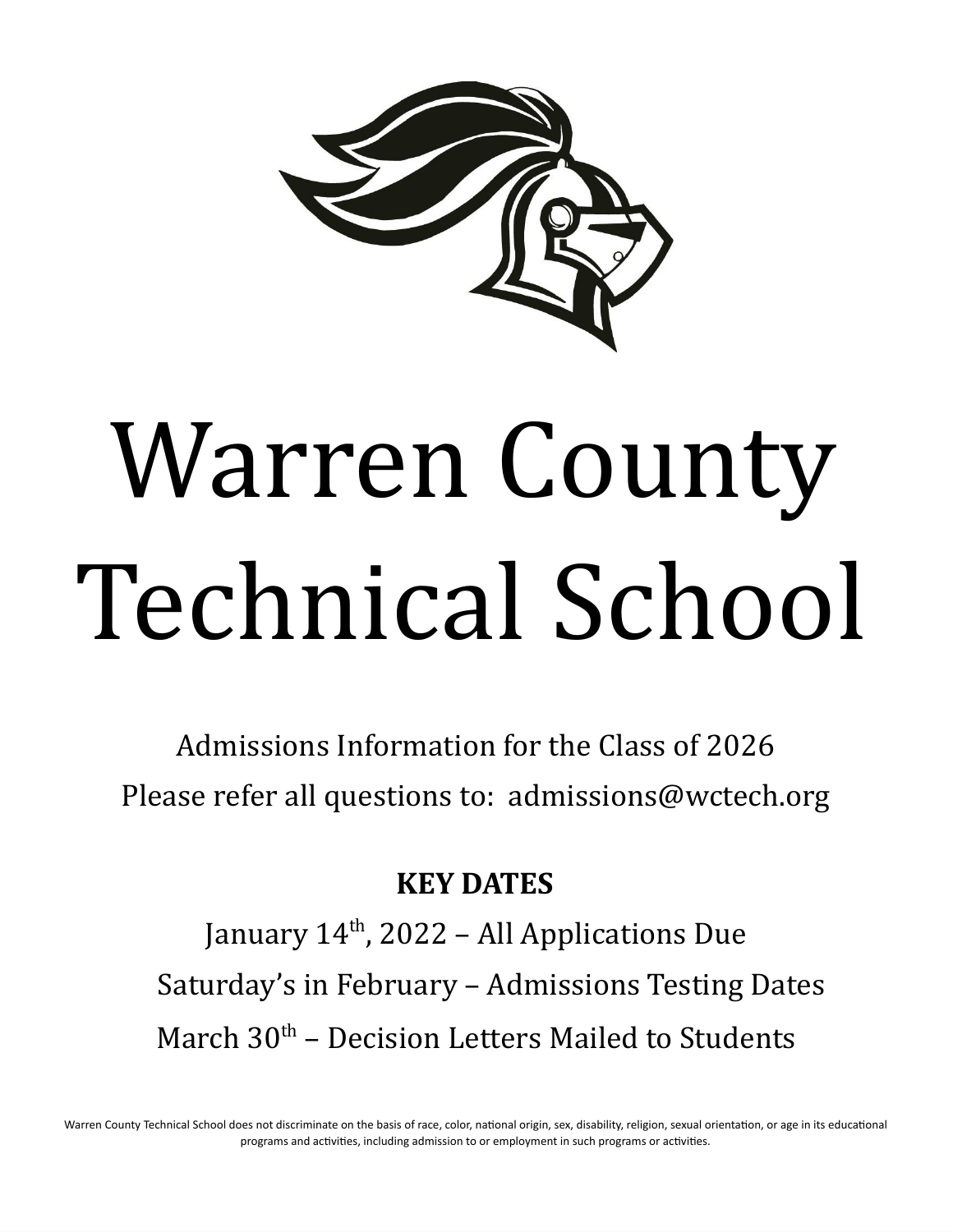# **Application Process**

1. Completed Application must arrive at Warren Tech by January  $14<sup>th</sup>$ , 2022. In order for an application to be considered complete, it must include the following:

- Seventh and Eighth Grade Report Cards
- Complete Middle School Discipline Record (Through December, 2021)
- Complete Middle School Attendance Record (Through December, 2021)
- Signed Parental Release

\* *Please note that Warren Tech is no longer requesting letters of recommendations or personal essays for students. Warren Tech will also not be interviewing prospective students for the Class of 2026.*

\* Please note that due to COVID-19, Warren Tech will not be including NJSLA scores in the scoring rubric for *the Class of 2026.*

2. Students will be assigned a date for the Admissions Test and this information will be communicated via phone and email to all candidates.

3. Students will complete Admission Tests in early February. In the event of inclement weather, cancellations will be announced on the school website by 5PM the night before the testing. *\*Please note that admissions testing requirements may change as a result of COVID-19.*

4. Students will receive the results of their admissions test in the mail within three weeks of taking the test.

5. Student applications will be scored based on BOE approved rubric. Acceptance decisions will be made by the Admissions Committee based on this rubric score and the number of spaces available in a program and on student's first and second career choices.

6. Decision letters will be mailed out by March  $30<sup>th</sup>$ , 2022. Students will be accepted, denied, or placed on a waiting list. All wait-listed students will receive final decisions by May 16, 2022.

# **Admissions Rubric**

All students will receive a single rubric score from 0 to 100 based on six data points based on the following chart:

| Data Source                                                         | <b>Maximum Points Possible</b> |
|---------------------------------------------------------------------|--------------------------------|
| LinkIt Math                                                         | 20                             |
| Linkit Language Arts                                                | 20                             |
| Attendance (Grade 7, Grade 8<br>through December)                   | 20                             |
| <b>Student Discipline</b><br>(Grade 7, Grade 8 through<br>December) | 20                             |
| Grade Average (Grade 7, Grade<br>8 through December)                | 20                             |
| <b>Total Score</b>                                                  |                                |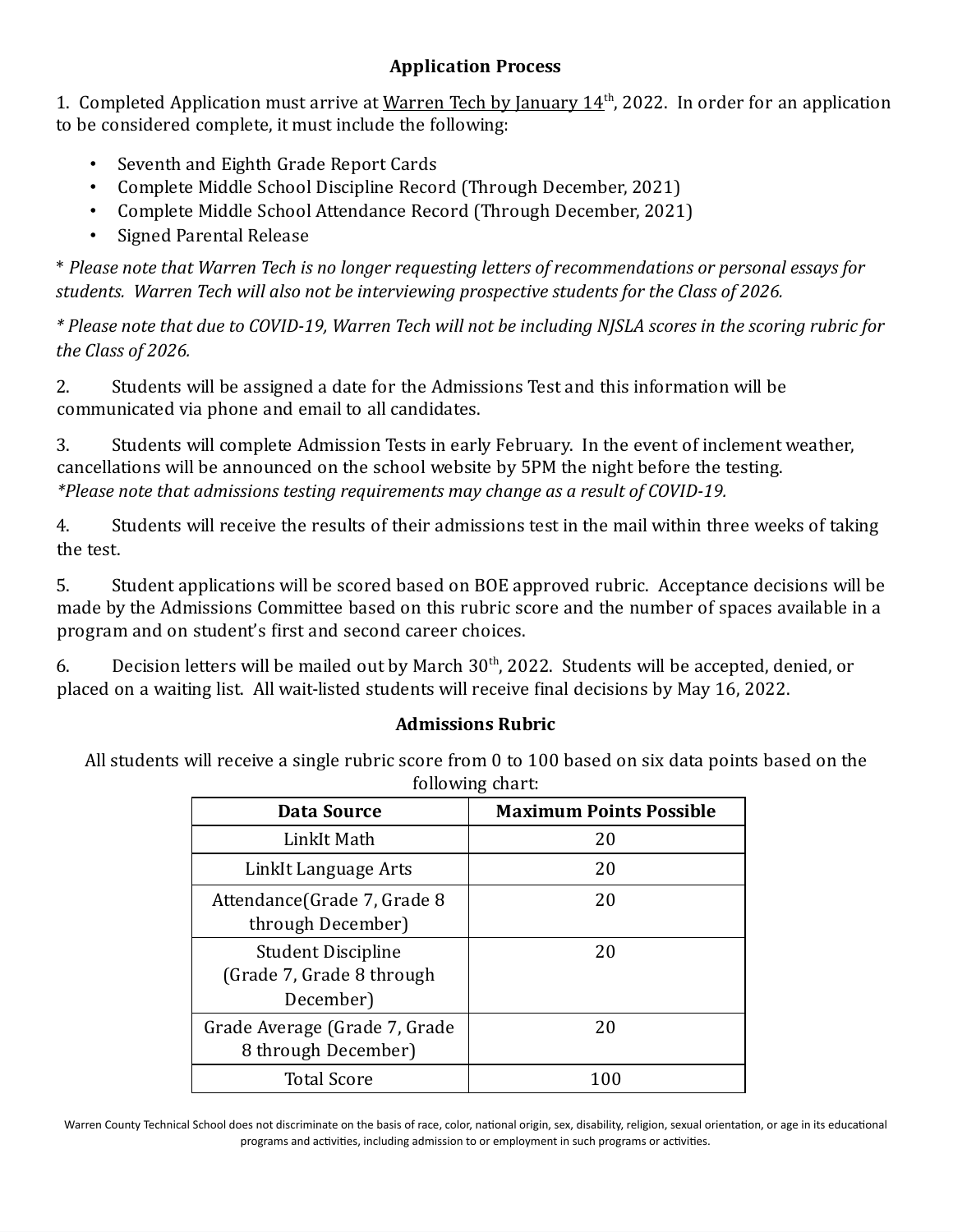| <b>Test Score</b> | <b>Rubric Points</b> |
|-------------------|----------------------|
| 0%-1.99%          | 3                    |
| 2%-9.99%          | 6                    |
| 10%-35.99%        | 9                    |
| 36% - 67.99%      | 12                   |
| 68%-79.99%        | 15                   |
| 80%-99%           | 18                   |
| 100%              | 20                   |

#### Student sub-scores will be determined based on the following: Link It Math

Link It Language Arts

| <b>Test Score</b> | <b>Rubric Points</b> |
|-------------------|----------------------|
| 0%-3.99%          | 3                    |
| 4%-12.99%         | 6                    |
| 13%-36.99%        | 9                    |
| 37% - 65.99%      | 12                   |
| 66%-85.99%        | 15                   |
| 86%-97.99%        | 18                   |
| 98%-100%          | 20                   |

#### **Attendance**

| <b>Total Unexcused</b><br>Absences and Tardies | <b>Student Score</b> |
|------------------------------------------------|----------------------|
| 25 or more                                     | 0                    |
| 20-24                                          | 2                    |
| 17-19                                          | 4                    |
| $15 - 16$                                      | 6                    |
| 13-14                                          | 8                    |
| 11-12                                          | 10                   |
| $9 - 10$                                       | 12                   |
| $7 - 8$                                        | 14                   |
| $5-6$                                          | 16                   |
| $3 - 4$                                        | 18                   |
| $0 - 2$                                        | 20                   |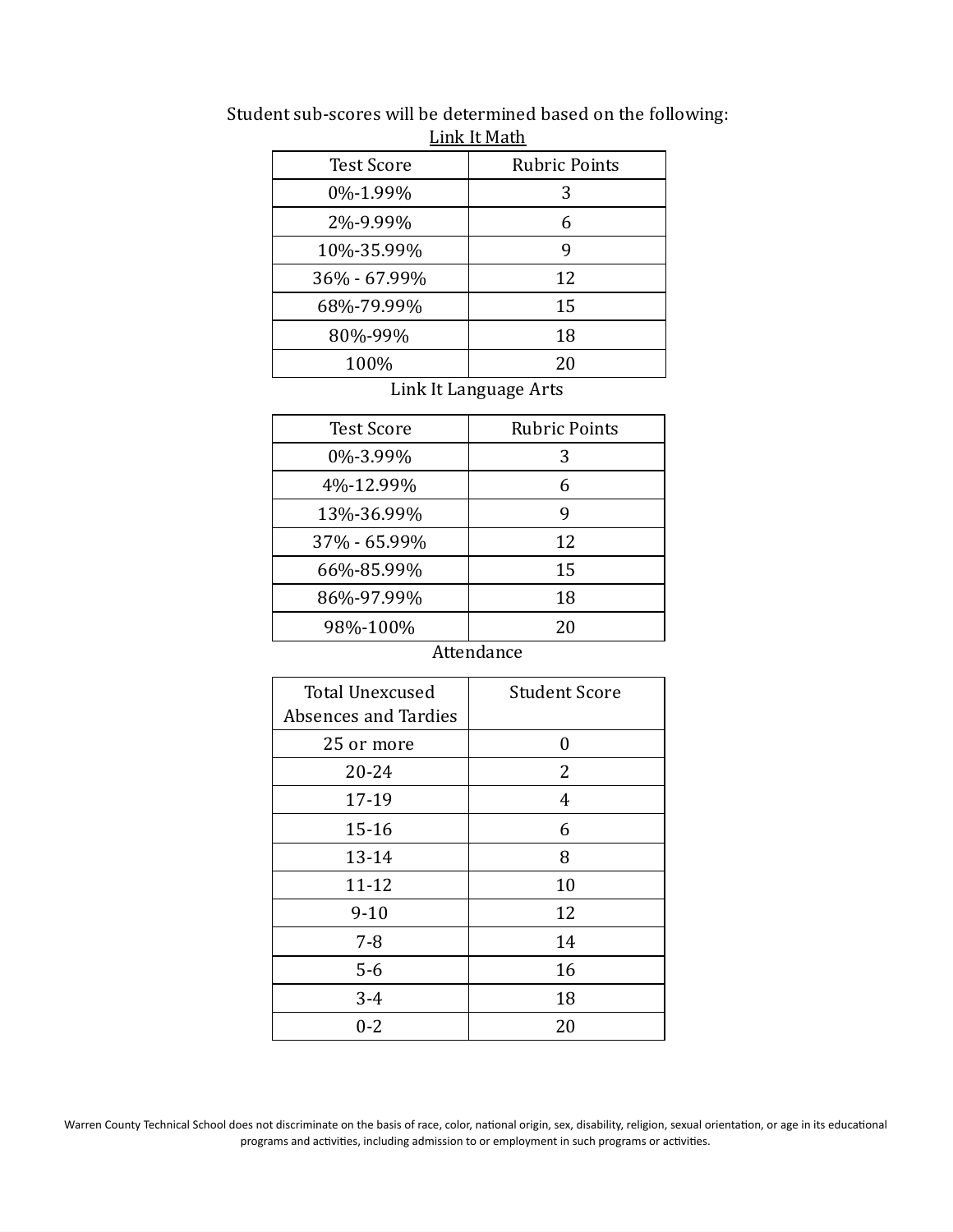#### Discipline Points

### Incident with Detention = 1 Point Incident with ISS = 2 Points Incident with OSS = 3 Points

| Points         | <b>Student Score</b> |
|----------------|----------------------|
| $>10$          | $\overline{0}$       |
| 9              | 2                    |
| 8              | 4                    |
| 7              | 6                    |
| 6              | 8                    |
| 5              | 10                   |
| $\overline{4}$ | 12                   |
| 3              | 14                   |
| $\overline{2}$ | 16                   |
| 1              | 18                   |
|                | 20                   |

#### Average Grades

| Grade Range      | <b>Student Score</b> |  |
|------------------|----------------------|--|
| $0 - 49.4999$    | 0                    |  |
| $49.5 - 55.4999$ | 5                    |  |
| $55.5 - 61.4999$ | 8                    |  |
| $61.5 - 67.4999$ | 10                   |  |
| 67.5 - 73.4999   | 12                   |  |
| 73.5 - 79.4999   | 13                   |  |
| 79.5 - 82.4999   | 14                   |  |
| $82.5 - 85.4999$ | 15                   |  |
| 85.5 - 88.4999   | 16                   |  |
| 88.5 - 91.4999   | 17                   |  |
| 91.5 - 94.4999   | 18                   |  |
| 94.5 - 97.4999   | 19                   |  |
| $97.5 - 100$     | 20                   |  |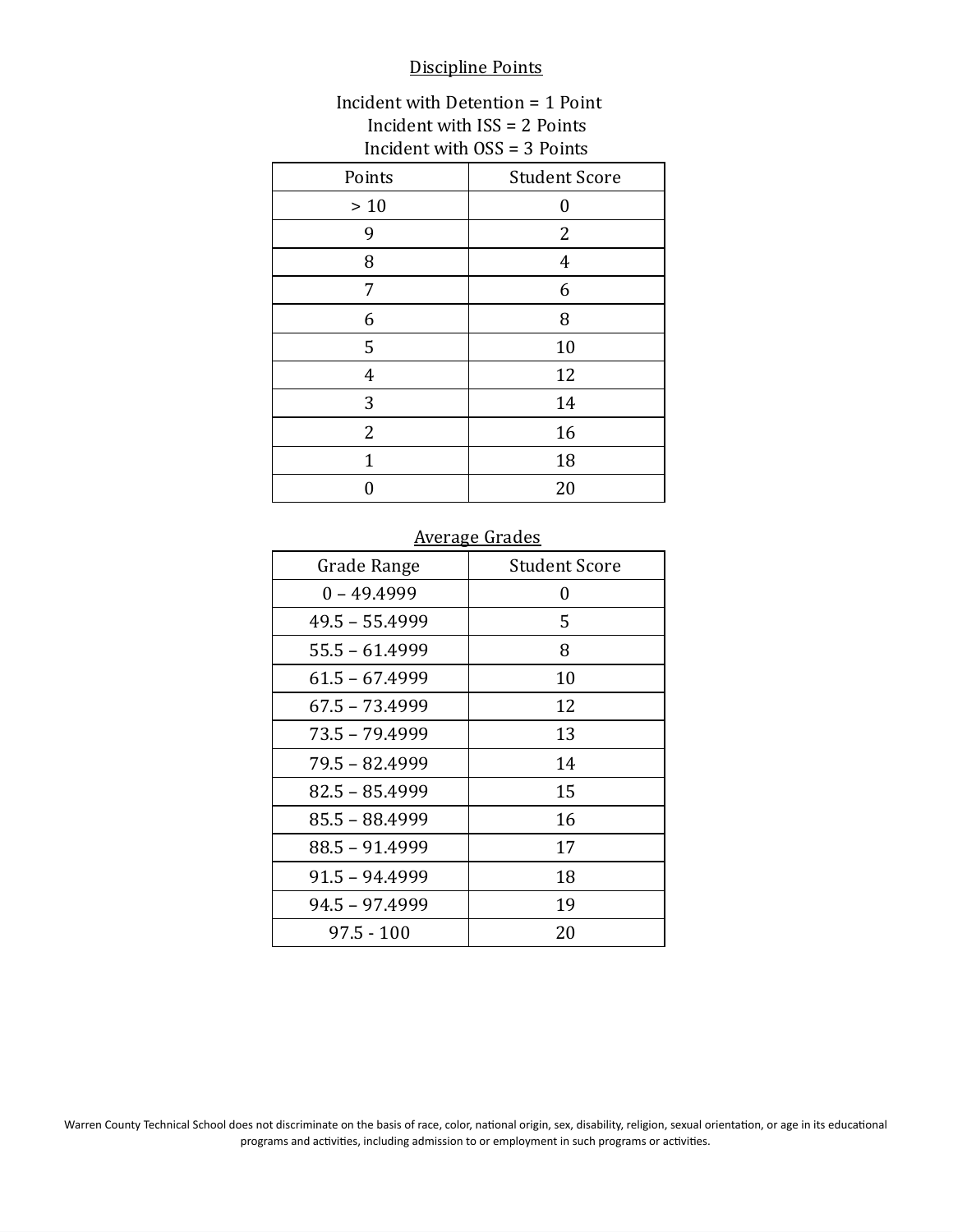# Conditions for Applying to Warren County Technical School

Applicants must be in eighth grade by September of 2021. Applicants must be residents of Warren County.

Homeschooled and private school students will be considered based on the available data. These students will be required to complete the admissions test. For their admissions score, The LinkIt Math tests will be weighted to 35 points, the LinkIt Reading will be weighted to 35 Points, and any available grades will be weighted to 30 points.

Students may apply for two career majors. They will only be accepted into their primary career major or their second choice.

# Admissions Test

Admissions test sessions are scheduled as part of the application process. The tests used in admissions are the **LinkIt Language Arts** and the **LinkIt Math** tests. The tests are computerized. Link It tabulates and generates the scores. Warren County Technical School does not score or control the test.

The admissions test will cover the grade-appropriate New Jersey Student Learning [Standards.](https://www.nj.gov/education/cccs/) The computerized test has approximately 30 questions in each section, and should take about 1 hour for math and 1 hour for ELA, however the test is not timed.

If testing is conducted in person, students will need to bring a student ID to the test session. Rescheduling of a test will only be done in extreme circumstances (i.e. doctor's note). If the applicant must reschedule a test session, they must send a request email to admissions @wctech.org. This does not ensure your date will be changed.

Students with IEPs and 504s will receive those test accommodations and modifications once the admissions office has received the salient portion of the IEP or 504. It is the applicant's responsibility to follow up with their school to ensure they have sent the test accommodations to the admissions office email, admissions@wctech.org. This must be done a minimum of one week before the applicant's test date.

In the event that a child is exempt from **taking** standardized tests in his or her IEP or 504 Plan, Attendance will be weighted to 35 points, Discipline will be weighted to 30 points, and Student Grade Average will be weighted to 35 points.

# Discipline Score

Students will receive a score based on the number of discipline infractions resulting in detentions and suspensions during their 7<sup>th</sup> grade year and the first half of their 8<sup>th</sup> grade year. Incidents resulting in suspension will be viewed as more serious than incidents resulting in after school detentions. Incidents resulting in verbal warnings will not count as part of the discipline score.

In the event that a child with a disability was involved in a disciplinary infraction which was later determined to be a manifestation of the child's disability, the district must provide documentation of this decision and the infraction will not count in the discipline score.